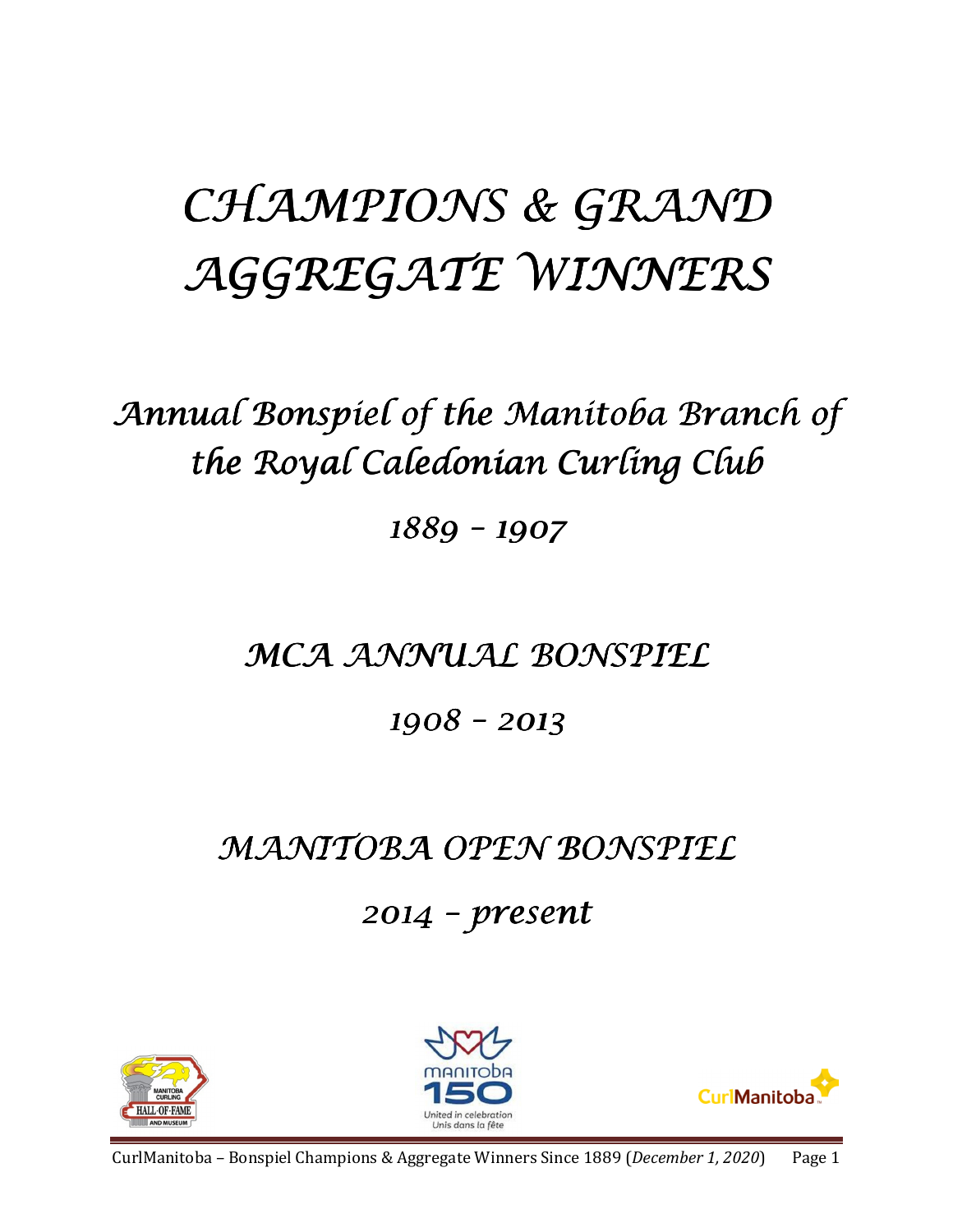Manitoba's 150<sup>th</sup> anniversary celebration provides motivation for review of history in many areas, including Manitoba proud curling heritage.

This document accumulates together, for the first time, an acknowledgement of all of the Manitoba Curling Association's annual bonspiel "champions".

The project was initiated by Les Ferris of Holland, inspired by local history which tells the story of Holland's Hector McLean team returning home to a brass-band reception after winning the MCA's annual bonspiel in 1900. Ferris' first research was possible thanks to a set of early MCA annual publications, originally collected by Stan Oleson and Ab Gowanlock.

The research effort of MCA 'historians' Rick Mutton and Heather Helston is acknowledged and appreciated as an additional foundation of this document. The support of Heidi Rees, Reference Services, Manitoba Legislative Library is also much appreciated.

Reference has been made to archive copies of the annual bonspiel programmes (which evolved into the association's annual publication).

Archive copies of the Winnipeg Free Press, Manitoba Morning Free Press, and Winnipeg Tribune have provided key insights into the bonspiels of the late 1800's and early 1900's. In addition, reference has also been made to the Morris Mott/John Allardyce book Curling Capital: Winnipeg and the Roarin' Game, 1876 to 1988 and to the archives of thecurler.com.

The documented was drafted by Resby Coutts on behalf of CurlManitoba and the Manitoba Curling Hall of Fame & Museum.

#### AN INVITATION TO READERS

The summary which follows incorporates the accumulated efforts of MC/MLCA/CurlManitoba staff and volunteer historians and curling fans over several decades. It may be inevitable that minor errors such as misspelled names or other details, which were included in the record book decades ago, have been continued here.

Any reader who identifies such an item is asked to contact the Manitoba Curling Hall of Fame & Museum by email: mbcurlingmuseum@gmail.com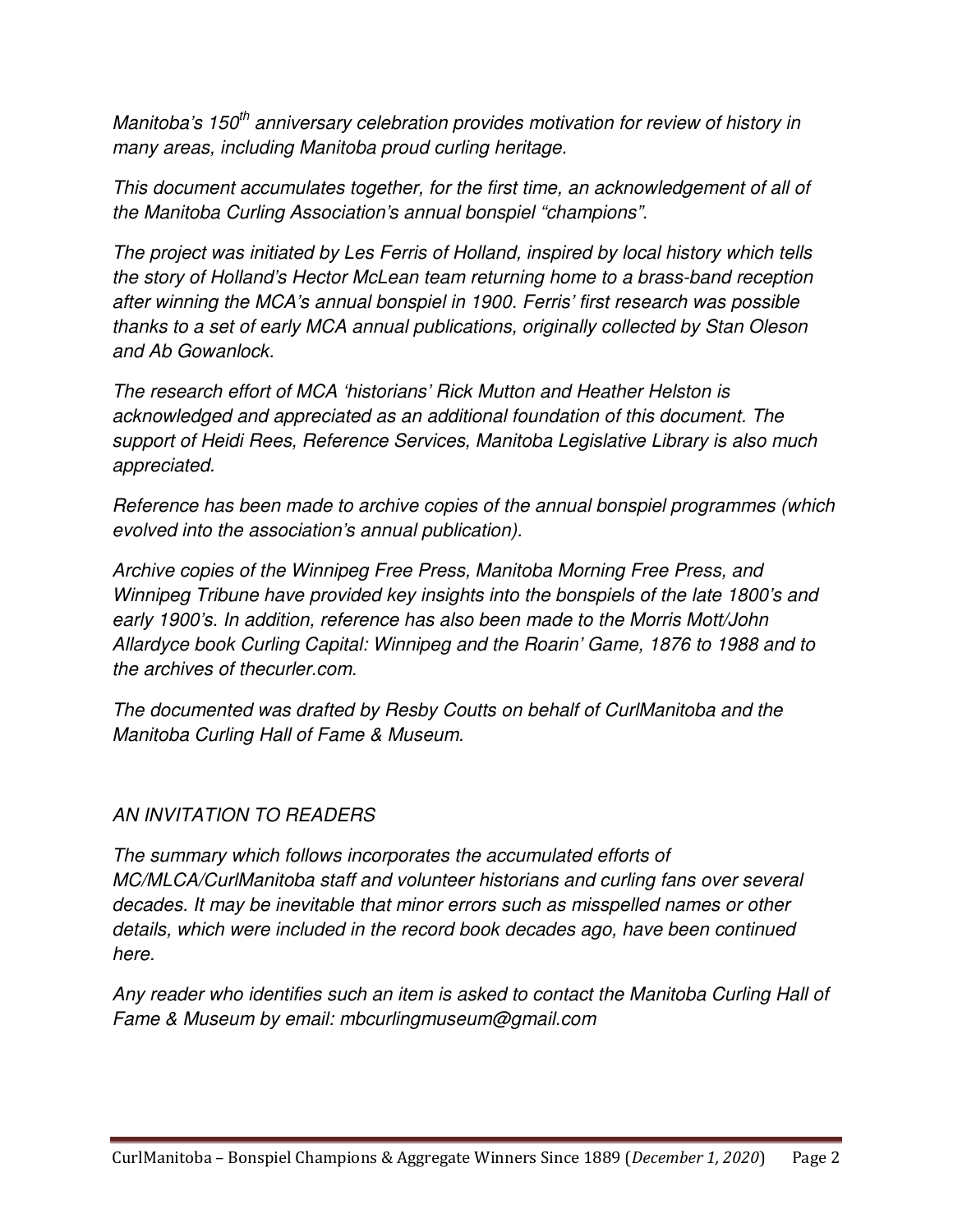### **CHAMPIONS OF THE ANNUAL MCA BONSPIEL**

In 1888, seven Manitoba Curling Clubs met to form a provincial curling association. In prior discussion among curlers, one of their reasons stated for establishing an association was to run an annual bonspiel.

The organization, originally named the Manitoba Branch of the Royal Caledonian Curling Club, staged its first bonspiel in 1889 and has hosted an annual bonspiel every year since.

The Annual Bonspiel of the Manitoba Branch of the RCCC, referred to in some cases as The Manitoba Branch's Bonspiel, became the Manitoba Curling Association Bonspiel, usually just known as MCA Bonspiel or The MCA, when the organization's name changed in 1908, and the Manitoba Open beginning in 2014.

At this stage, the question of identifying a Bonspiel Champion for the first 12 bonspiels, the years 1889 to 1900, is subject to interpretation. In those years, and for some years after, teams entered each event or trophy competition individually. Therefore it is reasonable to conclude that the bonspiel was viewed not as one large competition but as a series of individual competitions with the extended inference that winning each competition was a separate accomplishment independent of the others.

For the years 1889 to 1897, there were TWO open events in the bonspiel. Beginning in 1898, there were THREE open events in the bonspiel. However, it is the writers' belief that winning the Grand Challenge Cup in the 1889 to 1894 bonspiels and then the renamed New York Life Challenge Cup was considered to be winning the bonspiel championship. This argument is supported by newspaper articles of the day.

- February 14, 1894; Winnipeg Free Press Bonspiel Special Edition includes a description of each of the trophy competitions in the annual bonspiel. The Grand Challenge is described this way …..The one which is looked upon as the best of the lot is the grand challenge, as in this competition there are no restrictions, any number of rinks being allowed to compete.
- March 9, 1889: Winnipeg Free Press headline *Harstone defeats Sparling for the big prize of the bonspiel* (Note: The Harstone team won the Grand Challenge Cup in the first bonspiel)
- From the same newspaper: *"Interest in the curling bonspiel yesterday centered almost entirely in the final game of the Challenge Cup match….The contest for supremacy took place in the afternoon .......*
- February 20, 1890: Winnipeg Free Press story content *"In many respects this was the greatest event of the bonspiel, as the curling championship of the branch goes with the cup, for which every club entering must compete."*
- February 7, 1891: Winnipeg Tribune headline  *Mark Fortune looked upon as the champion skip of the world with win over Harstone in Grand Challenge Cup* (Note: Assuming the headline reflects the common feeling of the day that the Grand Challenge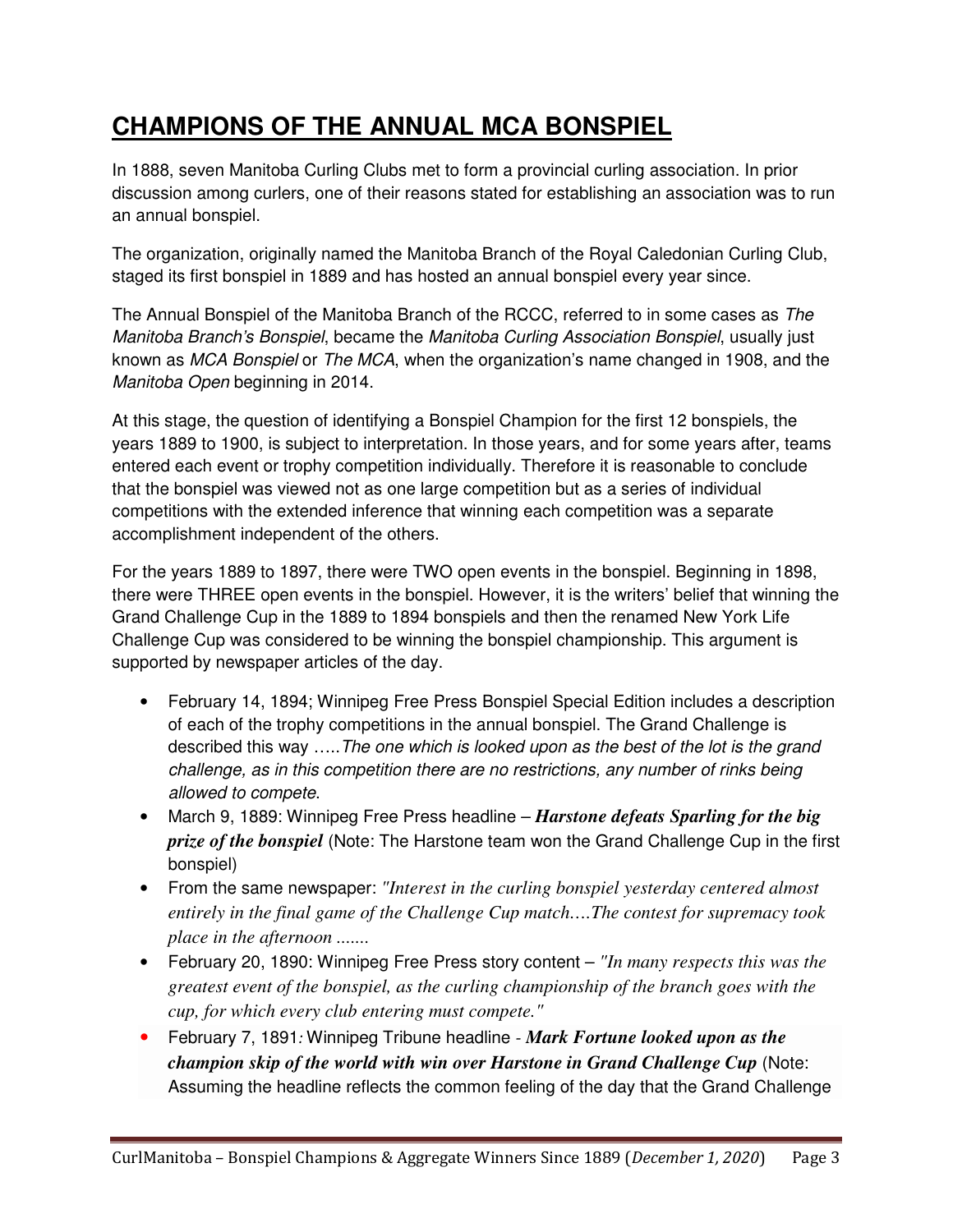Cup winner was 'the champion of the world', then the inference is clear that this was considered the bonspiel champion)

• From the same newspaper: "*In Walkerville, Mark Fortune was ordered to play last night or default and he defaulted to the Baker rink"* (Note: If the Fortune team defaulted in one Open Event but played the other final, the inference is equally clear that the player's considered one event (Grand Challenge) more important than the other.

For the same period of time, the Manitoba Branch's Bonspiel Programme clearly defined the bonspiel's primary competition as being the Grand Challenge Cup, and then New York Life Challenge Cup. This inference is based upon the following:

- The New York Life was always listed first in the annual bonspiel publication
- In numerical order, the New York Life was always listed as #1
- In the outline in the publication, the New York Life Challenge Cup was, in the language of the time "the opening match of the meeting" which translates, in current terminology as "the open event to begin the bonspiel".

Based on the above, the winners of the Grand Challenge Cup, and then New York Life Challenge Cup, are represented herein as the Bonspiel Champions for those early years.

The first formal reference to a bonspiel champion appears in the 1906 Bonspiel Programme (the18th annual bonspiel publication of the Manitoba Branch of the RCCC). Following the ten individual pages dedicated to specific bonspiel events and competitions, there is an outline of 1<sup>st</sup> place,  $2^{nd}$  place and  $3^{rd}$  place Championship Prizes to be awarded – first prize going to the team winning the greatest number of games actually played (no defaults to count) in the three Open Competitions of the bonspiel.

In addition to being this being the first reference to a **Championship** of the bonspiel, the 1906 annual publication specifically refers to the Championship as a **Grand Aggregate**. However, this is not the first reference to Grand Aggregate.

Beginning with the 1901 bonspiel, the annual publication identifies rules for awarding **Special Aggregate** Prizes. While there is no specific reference to this being a bonspiel championship, it is a clear inference that being the winner of the greatest number of games in the three Open Competitions was becoming acknowledged as a greater accomplishment than winning any one of those Open Competitions.

In 1902, the "most wins" concept was extended by the inclusion of an additional separate prize for the greatest number of wins in the bonspiel. It was clearly two unique prizes as the Special Aggregate and the overall 'most wins in bonspiel' were won by two different teams.

In 1903, the first reference to a Grand Aggregate appears in the annual bonspiel. That year, the winner of the Special Aggregate (most wins in the Open competitions) also received a special prize titled "Grand Aggregate of Bonspiel". It is unclear if this additional prize was a continuation of the 1902 concept of 'most wins in bonspiel' or if it was simply an additional prize awarded to the Special Aggregate winner.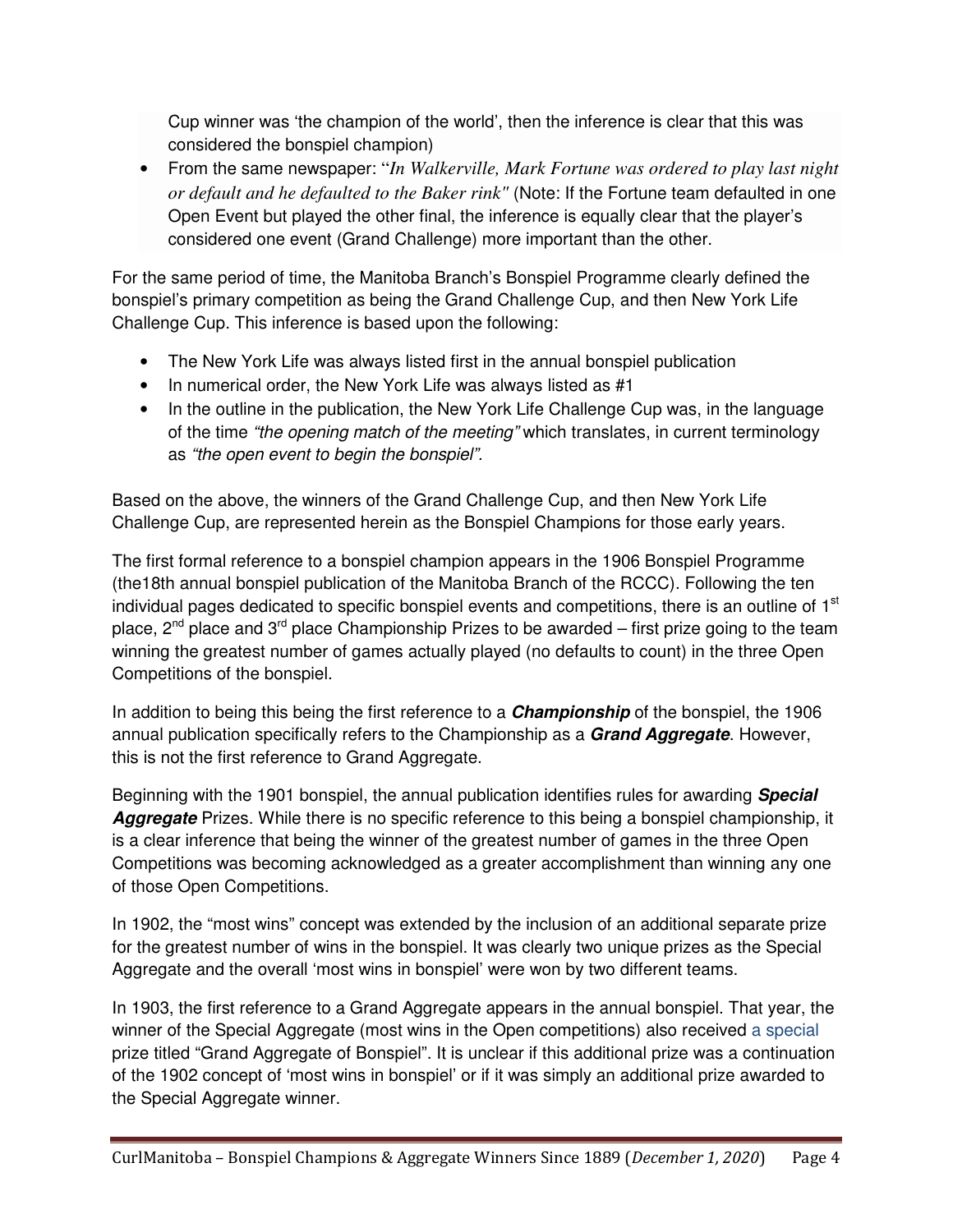However, it appears that the 1902 and 1903 concept was not continued in 1904 and 1905 when only the Special Aggregate was awarded, As noted above, Championship prizes, referred to as Grand Aggregate, were awarded first in 1906 and awarded annually thereafter until a format change for the 2009 bonspiel.

For over a hundred years, from 1906 until 2008, a Grand Aggregate winner was identified and was publically acclaimed as the bonspiel winner – the term Aggregate referring to the greatest number of accumulated wins in identified 'open' events in the bonspiel.

In 2009, the bonspiel and hence the bonspiel championship took on a new format. With all teams competing in a single open event to begin the bonspiel, the bonspiel champion is the winner of that single open event.

(V8 Draft prepared December, 2020)

#### **1889 – 1893: Annual Bonspiel Manitoba Branch - RCCC: The Grand Challenge Cup**

#### **1894 - 1900: Annual Bonspiel Manitoba Branch - RCCC: New York Life Challenge Cup**

1889 – S. G. (Sam) Harstone, Granite, Winnipeg Jack Patterson, James McDonald, Charles Carbert 1890 – H. G. (Herb) Wilson, Granite, Winnipeg Billy Grant, James Mitchell, Samuel Rowbothan 1891 – Mark Fortune, Granite, Winnipeg Thomas Kelly, William Georgeson, Thomas Johnston 1892 – J. D. (John) Flavelle, Lindsay, Ontario Jack McMillan, Willian McLennan, W.H. Simpson 1893 – R. G. (Robert) McDonald, Granite, Winnipeg William Manning, James Gallagher, Robert Harvie 1894 – Dr. M. C. Clarke, Granite, Winnipeg John Waugh, James McDonald, Chester Stovel 1895 – R. H. Dunbar, Thistle, Winnipeg Lawrence McKenzie, Archie Sutherland, Alex Brown 1896 – E. J. Rochon, Fort William, Ontario Billy Whalen, A.W. Hodgson, Clarence Jackson 1897 – F. L. (Frank) Patton, Assiniboine, Winnipeg Charles Wilson, George Galt, Fred Stobart 1898 - R. H. Dunbar, Thistle, Winnipeg Bill Carson, Jimmy Keedian, Alex Brown 1899 – Thomas Kelly, Granite, Winnipeg William Georgeson, Thomas Johnston, John Stovel 1900 – H. J. (Hector) McLean, Holland, Manitoba Vic Latimer, Ernie Slater, Harold Brown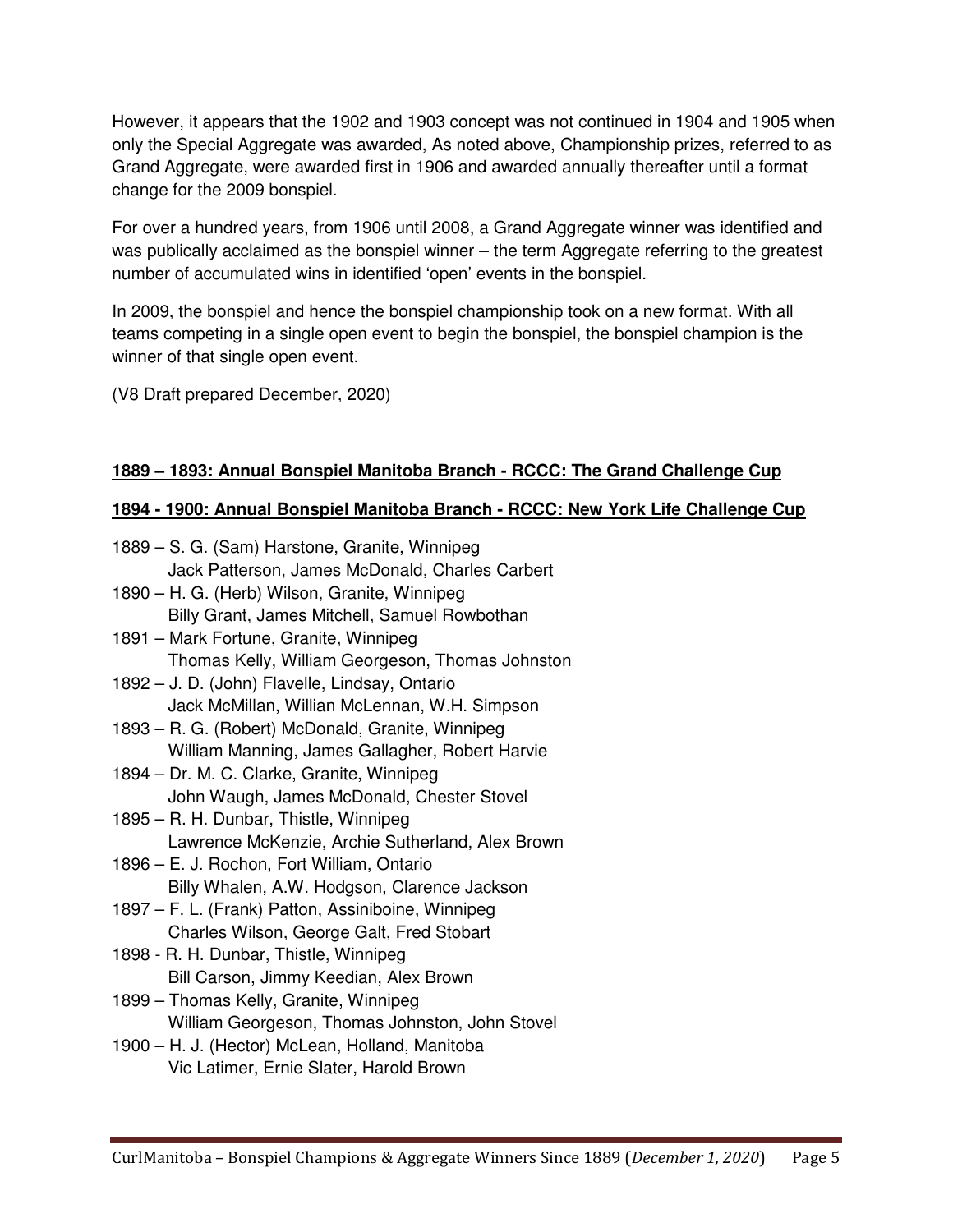#### **1901 – 1905: Annual Bonspiel Manitoba Branch - RCCC: SPECIAL AGGREGATE**

In 1901, a Special Aggregate prize was identified for the team winning the most actual games (defaults not counted) in the bonspiel's open events. For the first time, an attempt was made to define the bonspiel's top team.

For the years 1901 to 1905, the Special Aggregate winners were:

1901 - "to reward the meritorious rink making the best record in the three open competitions" \*\* Hector McLean, Holland, Manitoba (Dr. Vic Latimer, Ernie Slater, Tom Dodge) (McLean team won the Walkerville Tankard Open Competition)

1902 -"Winner of the greatest number of games in the three open competitions of the Bonspiel." \*\* Hector McLean, Holland, Manitoba (Dr. Vic Latimer, Ernie Slater, Tom Dodge) (McLean team won the Royal Caledonian Tankard Open Competition)

 Also in 1902 – "Prize for the greatest number of wins in the Bonspiel" \*\* J.D. (John) Favelle, Lindsay, Ontario (Geordie Little, Charles Christie, Ed McGuire) Favelle team did not win any of the three open competitions but did win the Alfred Dolge International Cup which started each year with each American team entered playing a team from Canada.

1903 -"Winner of the greatest number of games in the three open competitions of the Bonspiel." \*\* Archie McConaghy, Neepawa, Manitoba (Wilf Rutledge, William St. John, Peter Hazelton) It is notable that the Neepawa team did not win any of the open competitions. However, like Favelle in 1902, McConaghy did win the Alfred Dolge International Cup.

Also in 1903, the McConaghy team received a special prize titled "Grand Aggregate of Bonspiel". It is assumed this was for 'most wins in the bonspiel' as had been won the year before by Favelle.

1904 - "Winner of the greatest number of games in the three open competitions of the Bonspiel." \*\* William (Bill) Hope, Carberry, Manitoba (Bill Banister, Bill Vanderlip, Bill Williams) (Hope team won the New York Life Challenge Cup Open Competition)

• 1904 is the first instance of a tie for the Aggregate prizes. The February 20, 1904 Winnipeg Tribune tell us: *When the Challenge final had been decided 13-7 in 12 ends, the rinks Hope and Braden were tied for the grand aggregate and it was decided to play two extra ends to reach that issue. Hope again demonstrated superiority by scoring two in the first end. The second end was blanked, so the honors went to Hope.* (Note: While the bonspiel programme referred to the prize as 'special aggregate', the newspaper already referred to it as 'grand aggregate'.)

1905 - "Winner of the greatest number of games in the three open competitions of the Bonspiel." \*\* Alex Douglass, Thistle, Winnipeg (Jack Kress, Malcolm Campbell, Nelson Ford) (Douglass team won the American-Abell Trophy Open Competition)

As there is no clear information indicating the Special Aggregate winner was deemed to be the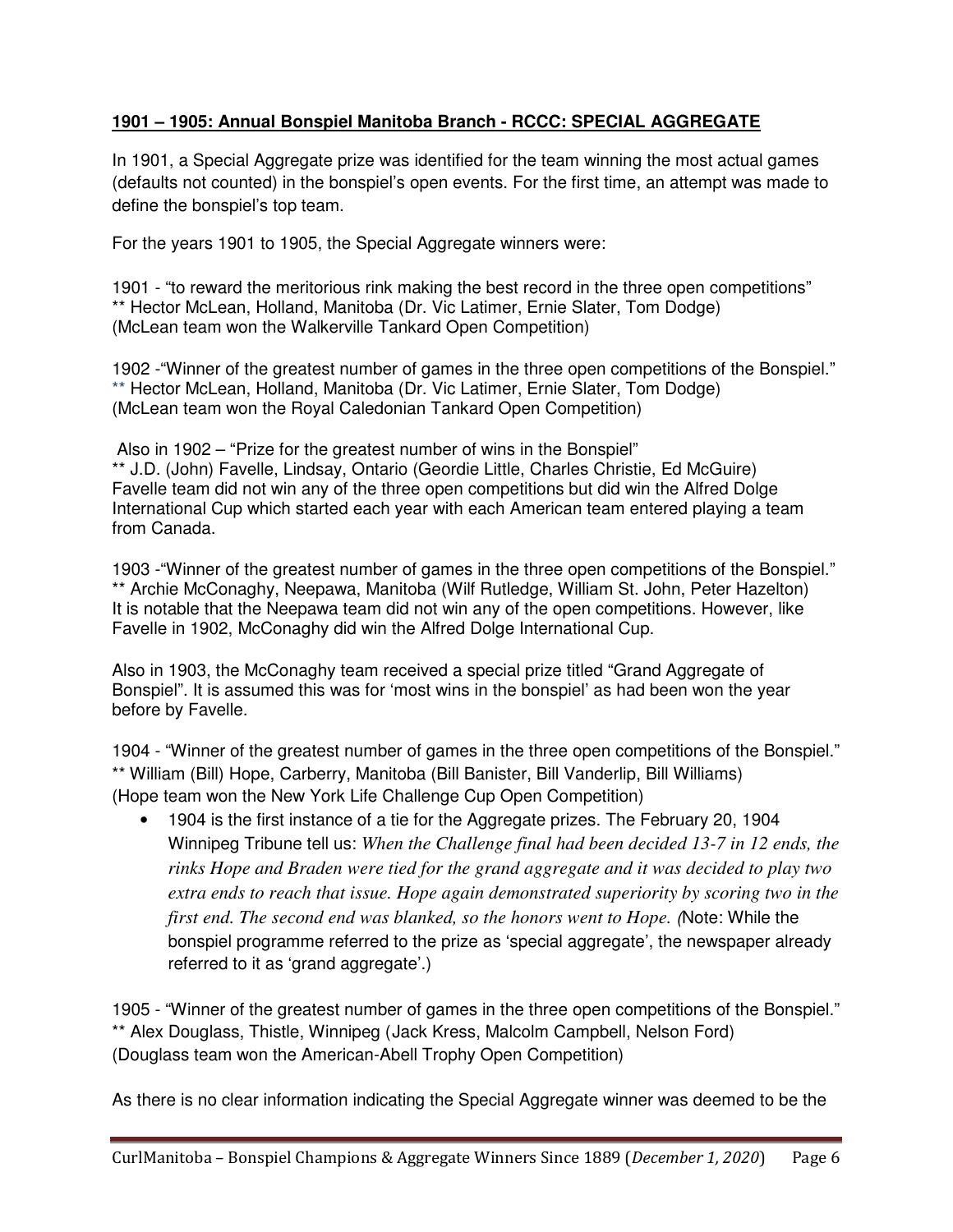bonspiel's Champion team, the winners of the New York Life Challenge Cup in the years 1901- 1905 are also included here.

#### **Annual Bonspiel Manitoba Branch - RCCC: New York Life Challenge Cup (OPEN EVENT)**

- 1901 Jack Vance, Neepawa, Manitoba Bill Saults, Alex Dunlop, Archie Harvie
- 1902 D. M. (Mac) Braden, Thistle, Winnipeg Alex Douglass, Sam Savage, James McSkimmings
- 1903 Ed Griffith, Glenboro, Manitoba Robert Steele, Robert McKnight, John Burgess
- 1904 William (Bill) Hope, Carberry, Manitoba Bill Banister, Bill Vanderlip, Bill WIlliams
- 1905 D. M. (Mac) Braden, Thistle, Winnipeg Frank Cassidy, Fred Roy, Tom Hockley

#### **1906 – 2008: Annual Bonspiel Manitoba Branch - RCCC: GRAND AGGREGATE – the Bonspiel Champion**

Beginning in 1906, the Bonspiel Programme specifically used the terminology Bonspiel Championship to define the winner of the Grand Aggregate Trophy. The "Aggregate" was the total number of wins, under prescribed rules, in a designated number of events in the bonspiel. From about 1940 on, the Grand Aggregate accumulated total wins in two main events in the bonspiel. Prior to that, wins in varying numbers of 'open' events were included in the tally.

Winning the Grand Aggregate usually involved winning at least one of the open events and often more. However, it was possible to win the Grand Aggregate without winning another bonspiel trophy (event).

Rules for the Grand Aggregate varied over time. For example:

- In 1906, the rules stated "the winner of the greatest number of games actually played in the Dingwall, Empire and Tetley events, the three open competitions of the bonspiel. No defaults to count."
- In 1913, the rules stated "the rink winning the greatest number of games actually played in the Dingwall, McLaren, Tetley, Purity Flour events, the four open competitions in the Bonspiel". Again there was a specific statement "no defaults to count".
- In 1937, five events were identified (Dingwall, Birks, Purity Flour, Sheas and Hudson's Bay). The rules clearly stated "the rink with the greatest number of wins in these competitions would be declared winner AND the rules outlined a detailed tiebreaker formula. The rules also specified "no wins to count in an extra series".

Ties have been recorded in the Grand Aggregate 'competition' in 1914 & 1915. While attempts were made to organize playoff games, newspaper records indicate that a coin-toss was used each time to determine a winner.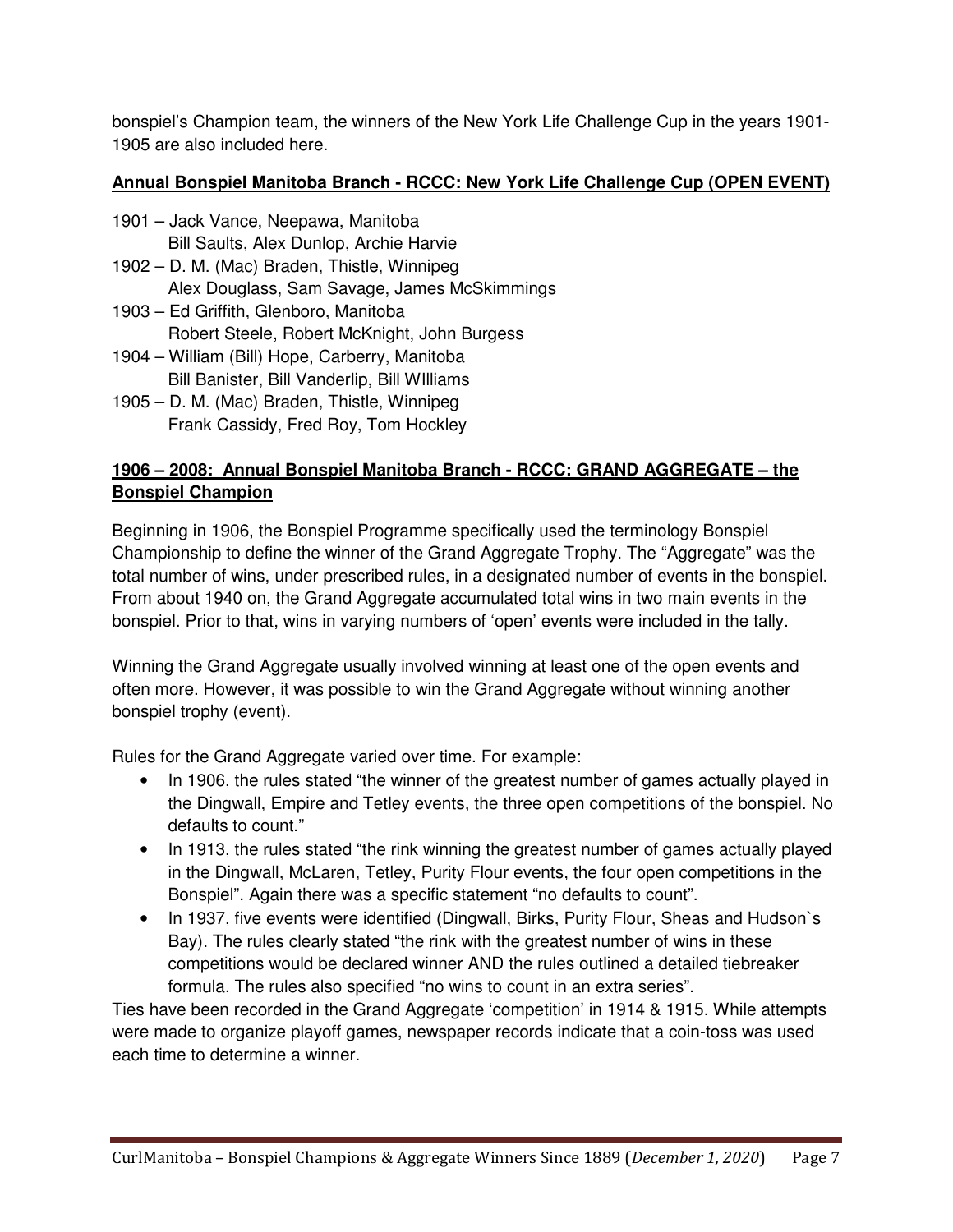There was also a tie in the Grand Aggregate 'competition' in 1921 when George MacDonald's Fort William team won the Grand Aggregate in a playoff with a Granite team skipped by Alex Sutherland (Russ Matthews, Arthur Gibson, Oliver McNabb). It is notable that Macdonald did not win an event that year while Sutherland won the Dingwall that year but each had an 11W – 2L record in the events defined as counting in the Aggregate race.

There were also ties in1941, 1953 &1955. These events took place during World War I, World War II, and the Korean War and that may have had a bearing on the fact that there is no record of a tie-breaker. Despite the published rules stating this would be broken.

Subsequently, Grand Aggregate ties were recorded twice more in the 1950's - in both 1957 & 1958. Again there is no record of any attempt to break the ties.

On only one occasion was the Grand Aggregate Trophy not awarded. In 1995, there was a tie but terms of the Labatt sponsorship dictated that a single winner be identified. Scheduling could not be arranged for a tiebreaker game. Hence the record shows there was no winner that year.

With that background, following are the names of the Grand Aggregate winners for the 102 year from 1906 to 2008.

#### **Grand Aggregate Winners (1906 – 1908)**

- 1906 D. M. (Mac) Braden, Thistle, Winnipeg Frank Cassidy, Fred Roy, William Ellerby
- 1907 D. M. (Mac) Braden, Thistle, Winnipeg Frank Cassidy, William Ellerby, Alex Brown
- 1908 R. H. (Robert) Dunbar, St. Paul, Minnesota Lambert Defiel, Frank McCarthy, Jack Elliot

#### **Grand Aggregate Winners: Governor General's Trophy (1909 – 1930)**

In 1909, the Grand Aggregate Cup became known as the Governor-General's Cup. The 1909- 10 edition of the MCA Annual notes ……. "His Excellency Earl Grey, Governor-General of Canada, having expressed a desire to promote an interest in curling, offers for annual competition, at the Bonspiel of the Manitoba Curling Association, an elegant silver cup for the club winning the Grand Aggregate." In the same publication, the minutes of the October 13, 1909 annual meeting made note of this way………"up for competition for the first time at the last Bonspiel and was won by a representative rink from the Granite Club of Winnipeg. This prize has added a further stimulus to the game of curling, which is fast gaining a foothold in Western Canada."

It is notable, and will be recognized by Canadian sports history buffs, that 1909 was the same year the same Governor-General, Earl Grey, donated the CFL's Grey Cup for annual competition.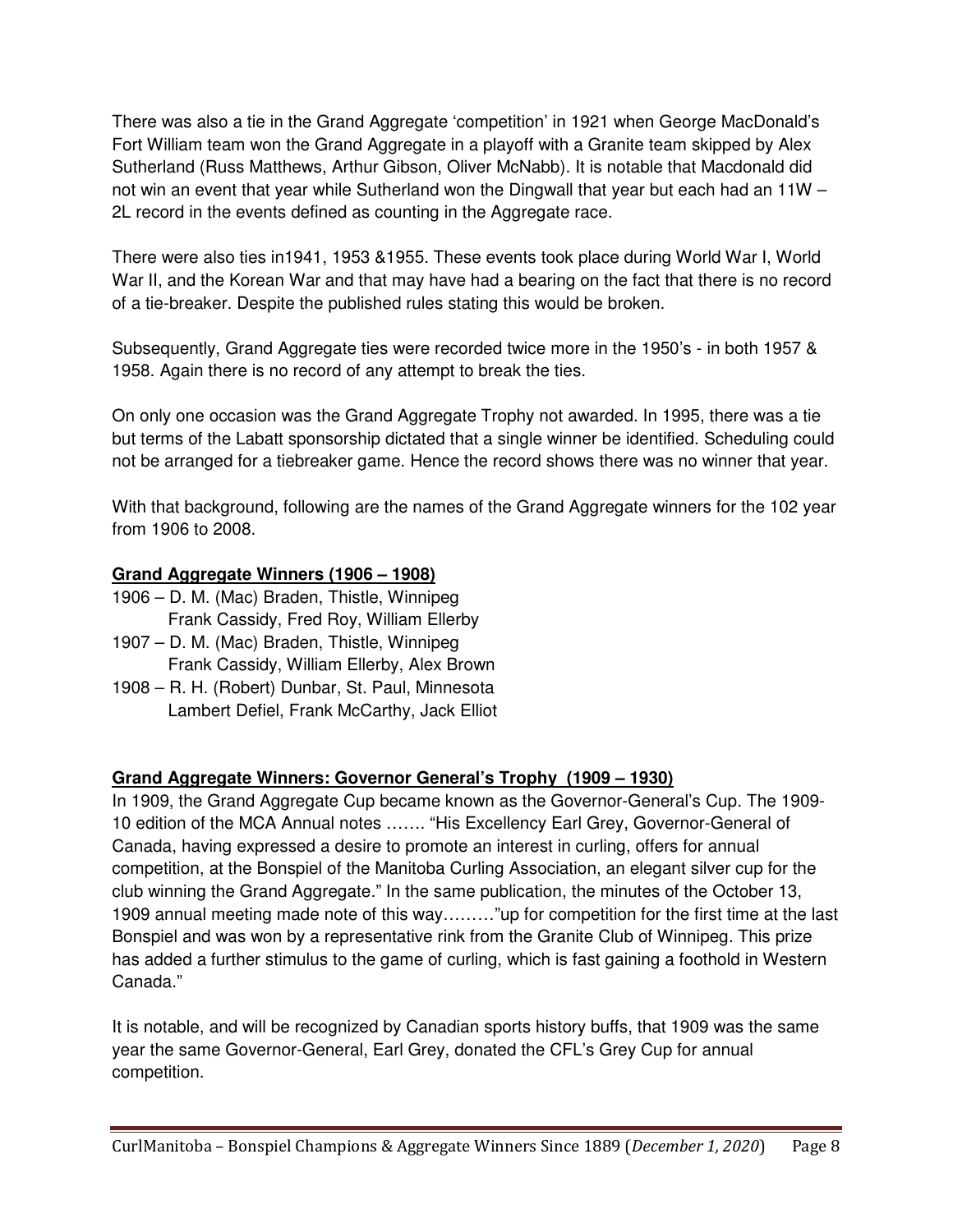1909 – Joseph Lemon, Granite, Winnipeg Cam Chisholm, Wallace Martin, Herbert Elliott 1910 – F. L. (Frank) Cassidy, Thistle, Winnipeg Ed McKittrick, Billy Finlay, Fred Barnes 1911 – D. M. (Mac) Braden, Thistle, Winnipeg Howard Wood, Vic Wood, Richard Ching 1912 – D. M. (Mac) Braden, Thistle, Winnipeg Howard Wood, Jim Congalton, Vic Wood 1913 – D. M. (Mac) Braden, Thistle, Winnipeg Howard Wood, Jim Congalton, Vic Wood 1914 (3-tie) - W. J. (Billy) Finlay, Strathcona Stuart Laidlaw, Rance Dafoe, Mac Irwin 1914 (3-tie) - G.M Hudson, Kenora, ON (Hudson was named winner on a coin toss) Alex Fidler, Cliff Hudson, Harry Kielberg 1914 (3-tie) - Rod McAskill, Gladstone, Manitoba Bob McAskill, Billy Owens, Jack McAskill 1915 (2-tie) – D. M. (Mac) Braden, Thistle, Winnipeg (Braden was named winner on a coin toss) Howard Wood, Vic Wood, Melville Wood 1915 (2-tie) – R.H. (Robert) Dunbar, St. Paul, MN Mel Strickland, G. Bacon Brown, F.C. Nelson 1916 – Byde Hallock, Civic, Winnipeg Billy Roche, Egerton Pope, Jack Davies 1917 – E. J. (Ernest) Rochon, Thistle, Winnipeg Frank Cassidy, Jim Congalton, David Barr 1918 – F. L. (Frank) Cassidy, Thistle, Winnipeg Jim Congalton, George Richardson, Gerald Rigby 1919 – W. J. (Billy) Finlay, Strathcona Peter McDiarmid, Rance Dafoe, Elgin Emigh 1920 – F. L. (Frank) Cassidy, Thistle, Winnipeg Billy Roche, Jack Wakefield, Jack Davies 1921 – J. G. (George) Macdonald, Fort William, Ontario (Winner of tiebreaker over Sutherland) Cliff Manahan, William Closs, Lawson McDonald 1922 – G. M. (Gordon) Hudson, Strathcona, Winnipeg Alex Fidler, Cliff Hudson, Bill Grant 1923 – G. M. (Gordon) Hudson, Strathcona, Winnipeg Alex Fidler, Cliff Hudson, Bill Grant 1924 – D. J. (Dud) Cline, Glenboro, Manitoba Alf Doig, Dick Cline, Fisker McKnight 1925 – Howard Wood, Granite, Winnipeg John Erzinger, Vic Wood, Lionel Wood 1926 – D. J. (Dud) Cline, Glenboro, Manitoba Dick Cline, Bill McKnight, Fisker McKnight 1927 - Ness Wise, Strathcona, Winnipeg Don Rollo, Frank Murison, Ron Singbush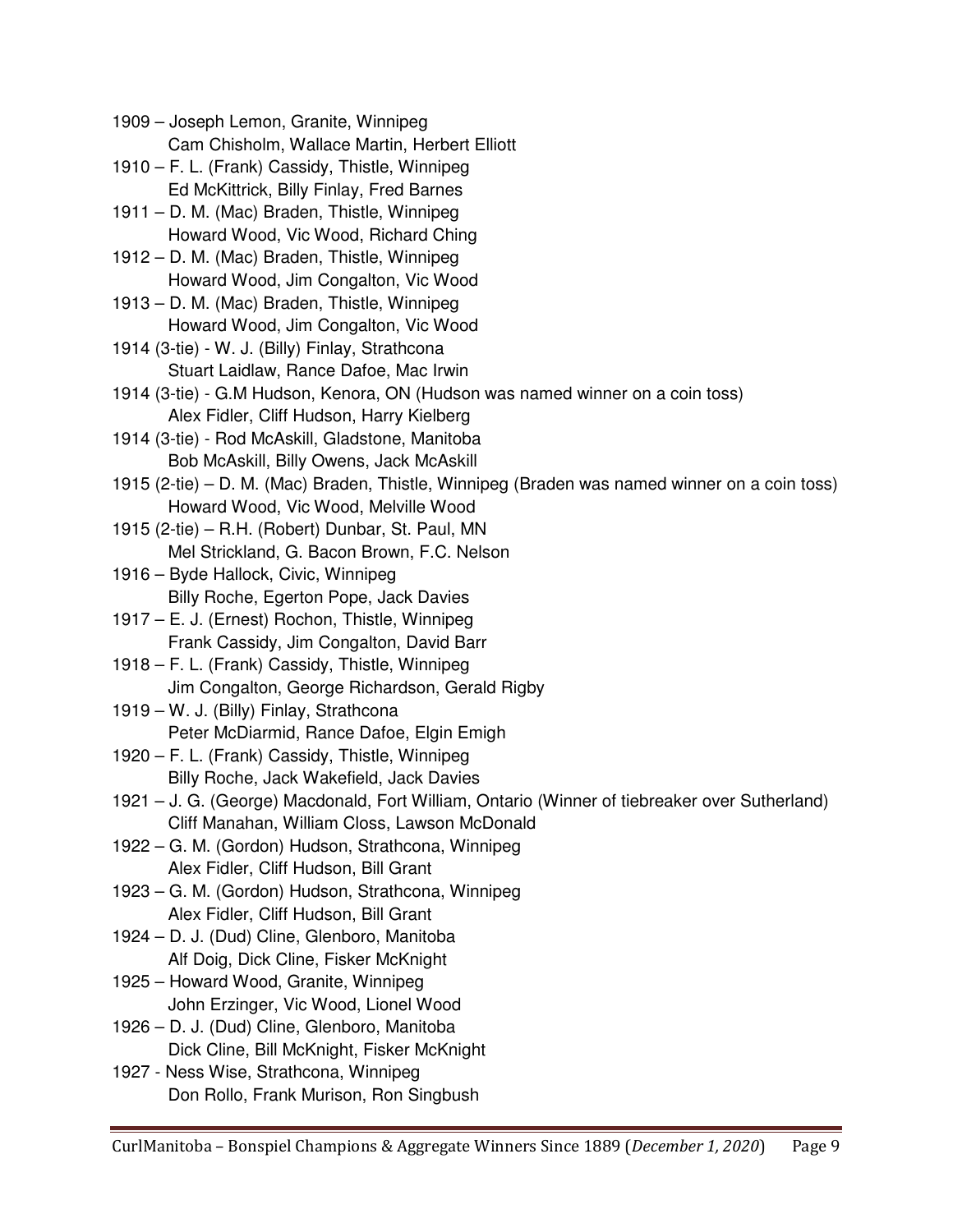- 1928 Gordon Hudson, Strathcona, Winnipeg Sam Penwarden, Ron Singbush, Bill Grant
- 1929 Ness Wise, Strathcona, Winnipeg Cliff Wise, Billy MacDonald, Don Morrison
- 1930 Howard Wood, Granite, Winnipeg Jim Congalton, Vic Wood, Lionel Wood

#### **Grand Aggregate Winners (1931 – 1941)**

- 1931 R. J. (Robert) Gourley, Strathcona, Winnipeg Ernie Pollard, Arnold Lockerbie, Ray Stewart
- 1932 Jim Congalton, Granite, Winnipeg Jack Campbell, Bill Noble, Harry Mawhinney
- 1933 Howard Wood, Granite, Winnipeg Jim Congalton, Vic Wood, Lionel Wood
- 1934 Ab Gowanlock, Glenboro, Manitoba Bung Cartmell, Bill McKnight, Tom McKnight
- 1935 Ab Gowanlock, Glenboro, Manitoba Bung Cartmell, Bill McKnight, Tom McKnight
- 1936 Leo Johnson, Strathcona, Winnipeg Lorne Stewart, Linc Johnson, Marno Frederickson
- 1937 Jimmy Welsh, Deer Lodge, Winnipeg Fred Smith, Jock Reid, Harry Monk Sr.
- 1938 Ab Gowanlock, Glenboro, Manitoba Bung Cartmell, Bill McKnight, Tom McKnight
- 1939 Ken Watson, Strathcona, Winnipeg Grant Watson, Marvin McIntyre, Charles Kerr
- 1940 Howard Wood, Granite, Winnipeg Ernie Pollard, Howie Wood Jr., Roy Enman
- 1941 (3-tie) R. J. (Robert) Gourley, Strathcona, Winnipeg Cliff Hudson, Lyle Dyker, George Wilson
- 1941 (3-tie) G. M. (Gordon) Hudson, Strathcona, Winnipeg Alex Fidler, Cliff Allbutt, Forbes Thompson
- 1941 (3-tie) Leo Johnson, Strathcona, Winnipeg Lorne Stewart, Harry Weremy, Lincoln Johnson \*\* February 20, 1941 Winnipeg Free Press: *"Three Strathcona rinks skipped by R.J. Gourley, Leo Johnson and Gordon Hudson wound up in a tie for the Grand Aggregate* 
	- *gold buttons and will settle the deadlock at an early date. (Record 10-3)*

\*\* No record can be found that the tie was ever resolved.

#### **Grand Aggregate Winners: Charles N. Harris Memorial Trophy (1942-1985) (Sponsored by Macdonald Tobacco)**

1942 – J. K. (Ken) Watson, Strathcona, Winnipeg Grant Watson, Charlie Scrymgeour, Jimmy Grant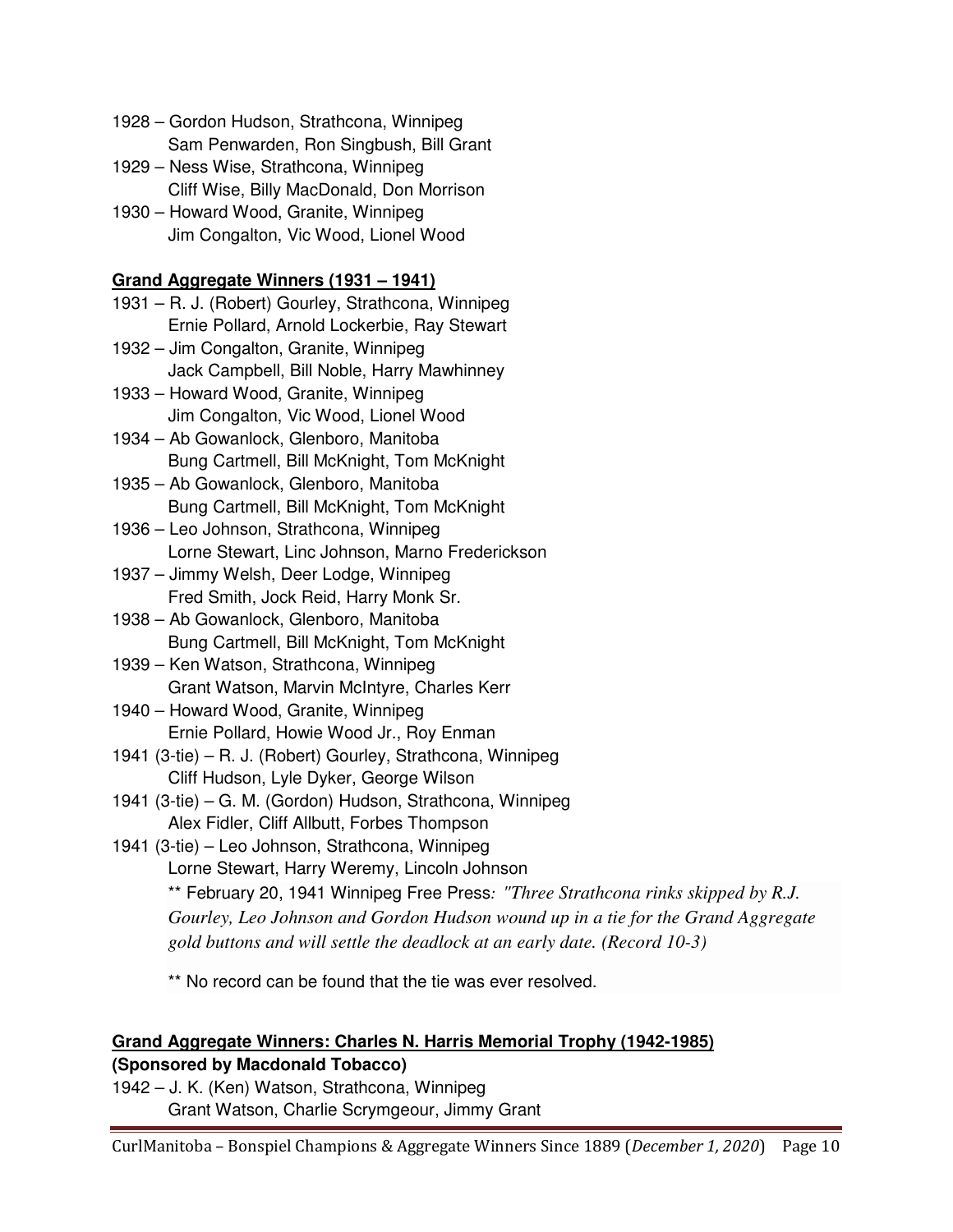1943 – J. K. (Ken) Watson, Strathcona, Winnipeg Grant Watson, Lyle Dyker, Charlie Scrymgeour

- 1944 J. K. (Ken) Watson, Strathcona, Winnipeg Grant Watson, Lyle Dyker, Charlie Scrymgeour
- 1945 J. K. (Ken) Watson, Strathcona, Winnipeg Grant Watson, Lyle Dyker, Charlie Scrymgeour
- 1946 J. K. (Ken) Watson, Strathcona, Winnipeg Grant Watson, Lyle Dyker, Charlie Scrymgeour
- 1947 J. K. (Ken) Watson, Strathcona, Winnipeg Grant Watson, Lyle Dyker, Charlie Read
- 1948 George Sangster, Granite, Winnipeg Bill Sangster, George Anderson, Bill Petrie
- 1949 Jimmy Welsh, Deer Lodge, Winnipeg Alex Welsh, Jock Reid, Harry Monk Sr.
- 1950 Dr. Bill McTavish, Elmwood, Winnipeg Norm Hume, Gordon Lillyman, Ken Conn
- 1951 Grant Watson, Strathcona, Winnipeg Lyle Dyker, Charlie Read, Coop Williams
- 1952 Jimmy Welsh, Deer Lodge, Winnipeg Alex Welsh, Jock Reid, Harry Monk Sr.
- 1953 (2-tie) R. (Bobby) Dunbar, St. Paul, MN Alex Venables, John Simandl, Jerry Schwab
- 1953 (2-tie) D. M. (Mac) Scales, Strathcona, Winnipeg George Laudrum, Harry Peterson, Wes Scales
- 1954 Howard Wood Jr., Granite, Winnipeg Lionel Wood, Gerry Duguid, Bill Nairn
- 1955 (2-tie) J. N. Houck, Granite, Winnipeg (There is no record that the tie was resolved.) Dale Snyder, Barry Effler, Lew Walker
- 1955 (2-tie) Bill Sharpe, Manitou, Manitoba Fred Levins, Murray Stockford, Gord Payne
- 1956 Ab Gowanlock, Dauphin, Manitoba Jim Williams, Russ Jackman, Ed Jackman
- 1957 (2-tie) Mac Scales, Strathcona, Winnipeg (There is no record that the tie was resolved.) George Laudrum, John McCorrister, John Jamieson
- 1957 (2-tie) Omer Van Walleghem, Heather, Winnipeg Bill Noyes, Mike Van Walleghem, Walter Van Walleghem
- 1958 (3-tie) Al Pelletier, Heather, Winnipeg (There is no record that the tie was resolved.) Don Rogers, Cliff Lord, George Renouf
- 1958 (3-tie) J. D. (Jack) Caldwell, Hamiota, Manitoba Ross Fraser, Lorne Caldwell, Wallace Fraser
- 1958 (3-tie) Doug Hallick, Starbuck, Manitoba George Hallick, Bob Schade, Walt Ammeter
- 1959 W. (Bill) Sharpe, Granite, Winnipeg George Weldon, Charles Avery, George Hansen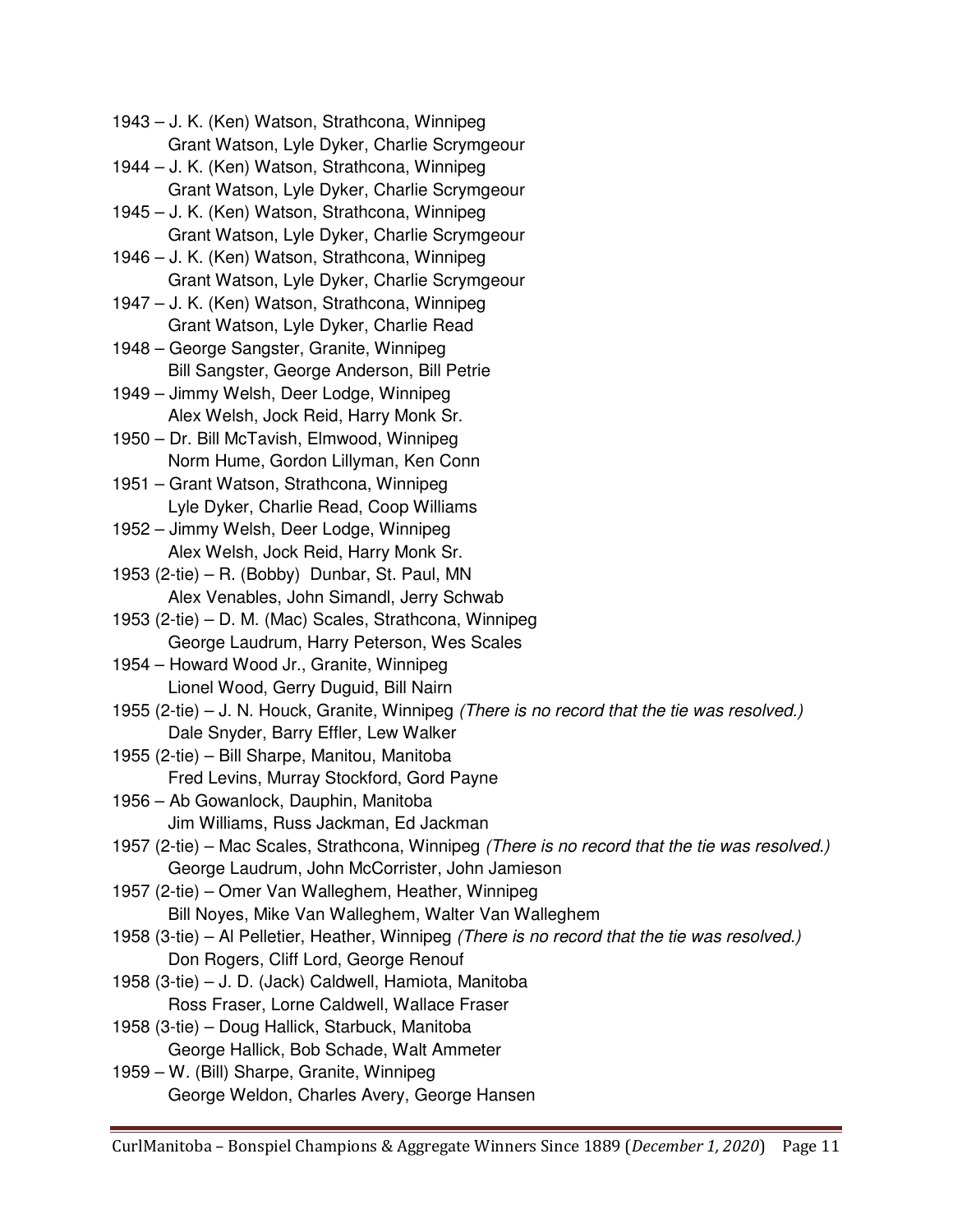1960 – Mac Scales, Strathcona, Winnipeg George Laudrum, John McCorrister, Lloyd Goodman 1961 – Bruce M. Hudson, Strathcona, Winnipeg Ken Little, Jack Manns, Bob Manns 1962 – Buck Hay, Thistle, Winnipeg Scott Burnett, Pat Hailley, Russ Cassidy 1963 – Don Duguid, Granite, Winnipeg Gord Lowry, Charlie Ball, Jack Robertson 1964 – Hersh Lerner, Maple Leaf, Winnipeg Bob Lemecha, Al Dudar, Bob Dudar 1965 – Barry Fry, Strathcona, Winnipeg Orest Meleschuk, Winston Warren, Ray Devuono 1966 – Clare DeBlonde, Heather, Winnipeg Garry DeBlonde, Mike Stewart, Gerry DeBlonde 1967 – Fred H. Lay, Thistle, Winnipeg Paul Ridd, Garth Day, Gord Koch 1968 – Roy Wiebe, Victoria, Winnipeg Brian Toews, Ron Toews, Barry Mulvenny 1969 – Don Duguid, Granite, Winnipeg Terry Braunstein, Gord Lowry, Paul Ridd 1970 - Don Duguid, Granite, Winnipeg Rod Hunter, Jim Pettapiece, Bryan Wood 1971 – Terry Braunstein, Granite, Winnipeg Ron Westcott, Winston Warren, Ray Turnbull 1972 – Clare DeBlonde, Heather, Winnipeg Garry DeBlonde, Don Finkbeiner, Doug Finkbeiner 1973 – Jack Wolfe, Portage la Prairie, Manitoba Ken Wolfe, Terry Owens, Don Thompson 1974 – Bill Walsh Jr., Fort Rouge, Winnipeg Don Wiles, Bob Boughey, Stu Manness 1975 – Rod Hunter, Granite, Winnipeg Mike Riley, Doug Holmes, Bryan Wood 1976 – Harold Tanasichuk, Civic Cal Barry Hallick, Brian Kaleta, Tom McNair 1977 – Terry Braunstein, Domain, Manitoba Don Wiles, Bob Boughey, Stu Manness 1978 – Doug Harrison, Heather, Winnipeg Jim Sampson, Rick Hoffman, Bryan Wood 1979 – John Bubbs, Wildewood, Winnipeg Terry Aseltine, Cliff Lenz, Garth Robertson 1980 – Brian White, Swan River, Manitoba Murray Mullin, Bill Schneider, Gerald Gourley 1981 – Jeff Ryan, Deer Lodge, Winnipeg Dave Johnson, Keith Fenton, Brian Treleaven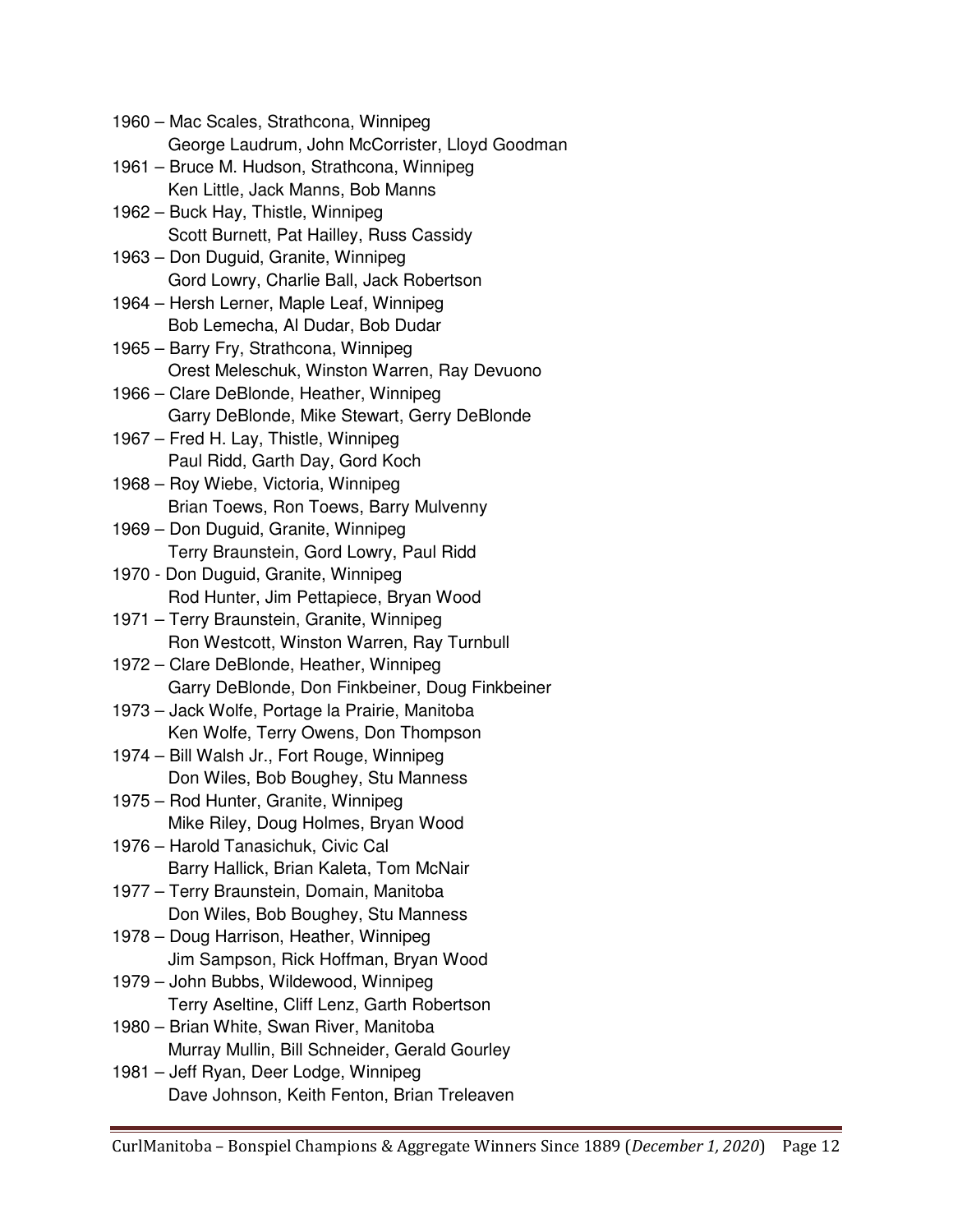- 1982 Orest Meleschuk, Lac du Bonnet, Manitoba John Usackis, Scott Brown, John Hyrich
- 1983 Marcel Rivard, Assiniboine Memorial, Winnipeg Bill Ross, Ray Bouchard, Dave Allan
- 1984 John Bubbs, Wildewood, Winnipeg Dave Iverson, Cliff Lenz, Dan Hildebrand
- 1985 Kerry Burtnyk, Assiniboine Memorial, Winnipeg Jeff Ryan, Scott Grant, Don Harvey

#### **Grand Aggregate Winners: Labatt Grand Aggregate Trophy (1985 - 2008)**

- 1986 Kerry Burtnyk, Assiniboine Memorial, Winnipeg Jeff Ryan, John Allardyce, Don Harvey
- 1987 Vic Peters, Granite, Winnipeg Mark Olson, Chris Neufeld, Mike Friesen
- 1988 Mike Riley, Pembina, Winnipeg Doug Harrison, Russ Wookey, Terry Henry
- 1989 Don Spriggs, Portage la Prairie, Manitoba Kelly Collett, Garry Wright, Clarke Munro
- 1990 John Bubbs, Wildewood, Winnipeg Bob Jenion, Daryl Currie, Don Hilton, Gary Bentham
- 1991 Dale Duguid, Valour Road, Winnipeg Kevin Thompson, Daryl Gunnlaugson, Myles Riddell
- 1992 Doug Riach, Fort Garry, Winnipeg Frank Reeves, Dan Kelsch, Gary Kremski
- 1993 Vic Peters, Granite, Winnipeg Dan Carey, Chris Neufeld, Don Rudd
- 1994 Dale Duguid, Valour Road, Winnipeg Chris Fulsher, Al Purdy, Scott McFadyen, Dave Nicholls
- 1995 No Winner
- 1996 Dave Smith, St. Vital, Winnipeg Jon Mead, Don Harvey, Hugh McFadyen
- 1997 Kerry Burtnyk, Assiniboine Memorial, Winnipeg Jeff Ryan, Rob Meakin, Keith Fenton
- 1998 Kerry Burtnyk, Assiniboine Memorial, Winnipeg Jeff Ryan, Rob Meakin, Keith Fenton
- 1999 Chad McMullan, Valour Road, Winnipeg Travis Graham, Ross McFadyen, Blaine Clapham
- 2000 Bill North, Carman, Manitoba Shawn McCutcheon, Dean North, Bill North Jr.
- 2001 Kerry Burtnyk, Assiniboine Memorial, Winnipeg Jeff Ryan, Rob Meakin, Keith Fenton
- 2002 Ron Gauthier, Deer Lodge, Winnipeg Chris Fulsher, Barrie Sigurdson, Dave Sitarik, Grant Mistelbacher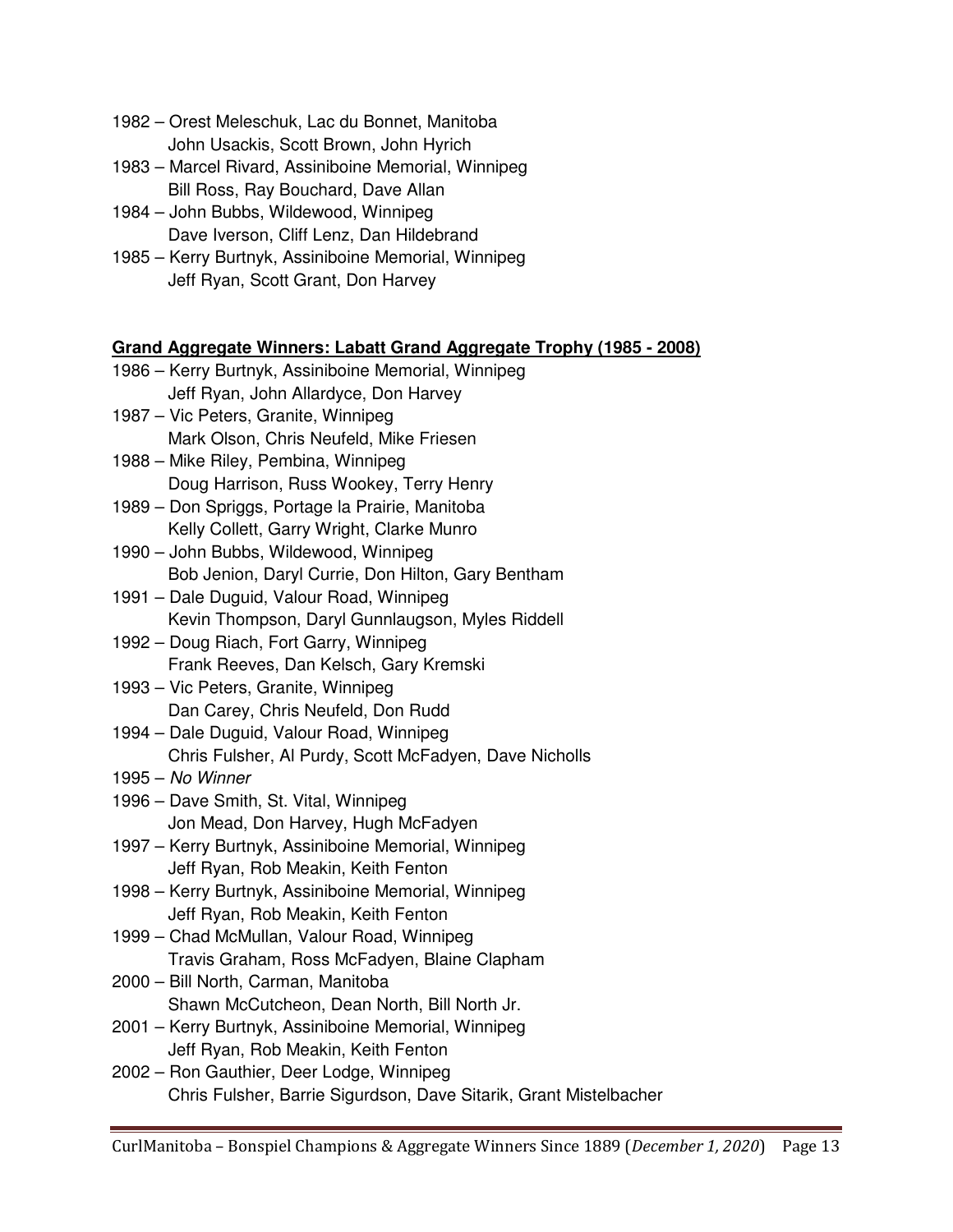- 2003 Dave Smith, Valour Road, Winnipeg Howard Restall, Dave Kristy, Fraser Koch
- 2004 David Hamblin, Morris, Manitoba Ross Derksen, Geordie Hargreaves, Ross McCannell
- 2005 Randy Dutiaume, Valour Road, Winnipeg Dave Elias, Greg Melnichuk, Shane Kilgallen
- 2006 Doug Riach, Fort Garry, Winnipeg Russ Hays, Dennis Wiebe, Tim Friesen
- 2007 Brad Haight, St. Vital, Winnipeg Trevor Loreth, Ryan Lowdon, Ryan Duncan
- 2008 Arnold Asham, Wildewood, Winnipeg Nathan Asham, Shawn McCutcheon, James Fulcher, Dean North

#### **THE BONSPIEL CHAMPION (2009 - )**

In 2009, the Bonspiel format changed from including two 'open events' and a Grand Aggregate to a single 'open event' in which all teams entered in the bonspiel began the competition. Hence the winner of that 'open event' was declared the Bonspiel Champion and there was no longer a 'total wins in two events' Aggregate concept.

#### **MCA Bonspiel – Labatt Trophy**

2009 - Dave Boehmer (Unaffiliated) Matt LaCroix, Kyle Einarson, Justin Janisch

#### **MCA Bonspiel – Sport Manitoba Trophy**

2010 – David Hamblin, Morris, Manitoba Ross Derksen, Ryan Thomson, Mark Georges

#### **MCA Bonspiel – Asham Curling Supplies Trophy**

- 2011 Dave Boehmer, Petersfield, Manitoba Alan Croy, Terry McRae, Jeff Donohoe, Justin Bedard
- 2012 Craig Brown, Green Bay CC, Wisconsin Kroy Nernberger, Matt Hamilton, Derrick Casper
- 2013 Mark Lukowich, West Kildonan, Winnipeg Stu Gresham, Chris Chimuk, Kevin Wiebe

#### **MANITOBA OPEN Bonspiel – Asham Curling Supplies Trophy**

- 2014 Richard Daneault, Granite, Winnipeg Chris Galbraith, Braden Zawada, Mike Neufeld
- 2015 Trevor Loreth, Granite, Winnipeg Brad Haight, Ryan Lowdon, Brett Cawson
- 2016 Mark Lukowich, Granite, Winnipeg Stu Gresham, Chris Chimuk, Kevin Wiebe
- 2017 Dennis Bohn, Assiniboine Memorial, Winnipeg Neil Kitching, Kennedy Bird, Daniel Hunt